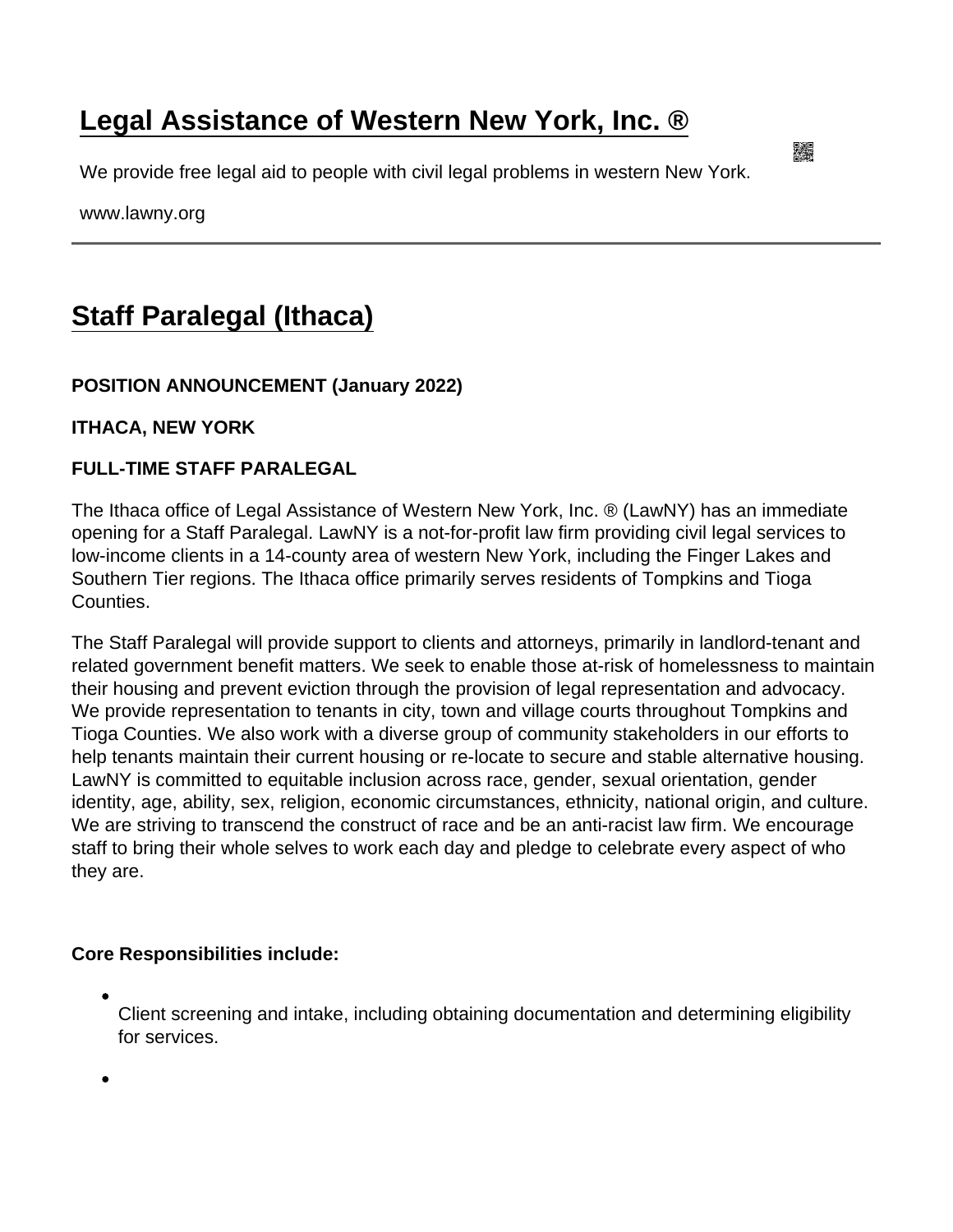Client interviews and investigation.

Assisting attorneys in the preparation of cases, including conducting legal research and preparing drafts of legal documents and memorandum, as permitted by law and ethical considerations.

Data collection, data entry and file maintenance.

Outreach activities.

Relationship-building with court staff, community groups and other stakeholders.

The applicant must be detail-oriented and have the ability to work in a fast-paced environment. The applicant must have the caring, patience, and emotional maturity to help low-income people overcome crisis situations. Due to COVID-19, LawNY staff are working remotely all or part of the week. LawNY maintains an extensive safe operations plan and seeks to ensure the safety of both our staff and our clients. All staff are still required to fulfill their professional obligations, which may require some direct in-person contact with clients and in-person appearances in court or administrative agencies.

## **Requirements:**

- Bachelor's degree, Associate's degree, and/or relevant work experience, is required.
- Applicants must be organized and have excellent interpersonal and writing skills.
- 

Applicants must have a demonstrated commitment to helping poor and disadvantaged people overcome institutional barriers to legal access.

## **Desired Skills:**

- Prior experience with low-income and other oppressed communities and clients.
	- Lived experience with our client communities highly desired.